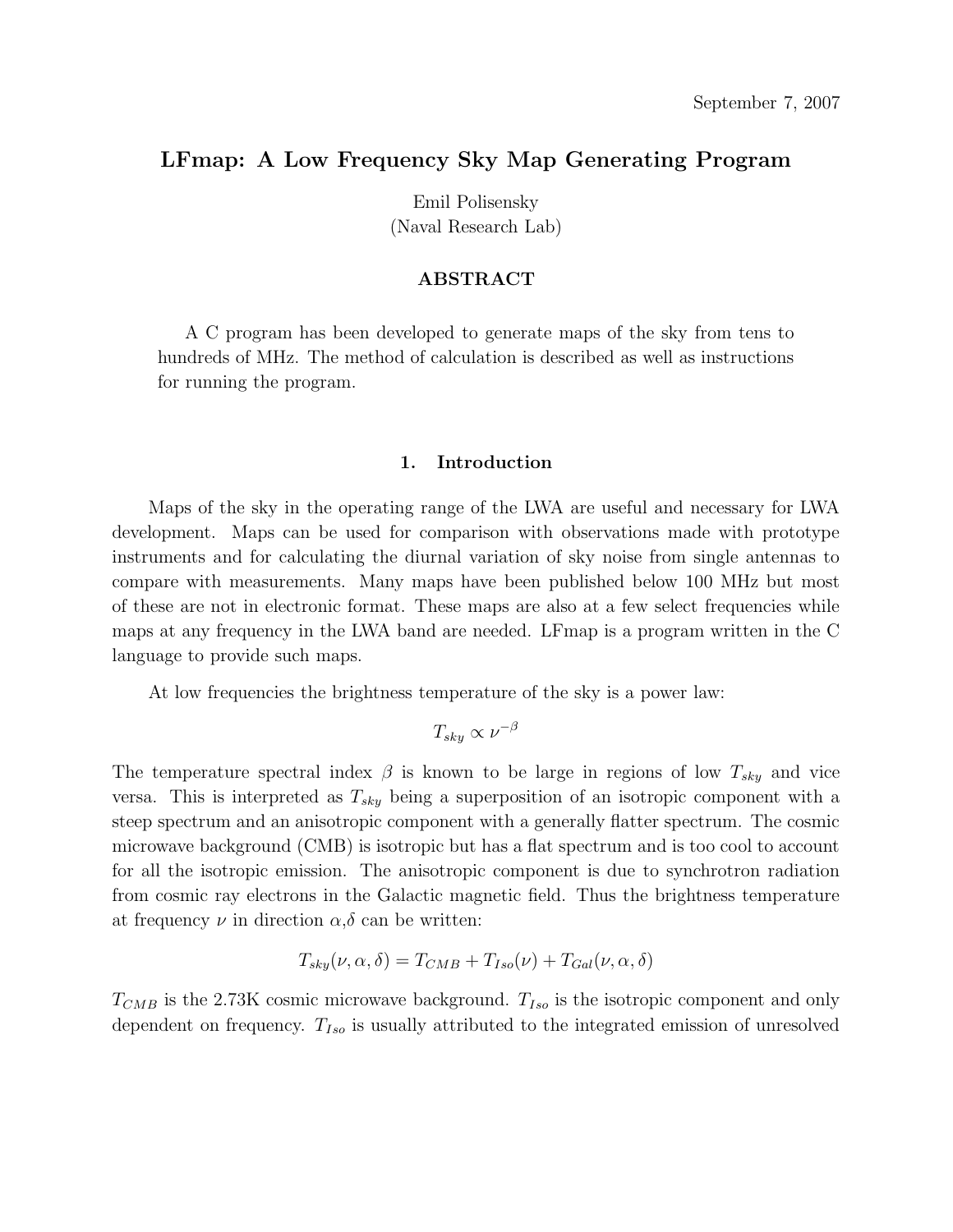extragalactic radio sources but  $T_{Iso}$  could be an isotropic component of Galactic emission, or a combination of both. Cane (1979) has presented a 2-disk model of the Galaxy that accounts for much of the observed emission but obtain a better fit with an extragalactic component. Keshet et al. (2004) present a model of Galactic emission that accounts for all of the observed emission with no extragalactic component.

Section 2 describes how LFmap calculates  $T_{Iso}$  and  $T_{Gal}$ . Section 3 describes how to run LFmap. Section 4 discuses some of the limitations of LFmap. Section 5 gives a brief summary.

# 2. Calculating  $T_{Iso}$  and  $T_{Gal}$

Lawson et al. (1987) use source count data from surveys at 610 and 1415 MHz to estimate the extragalactic background from unresolved sources. They adopt an upper bound of 50 K at 150 MHz and a spectral index of 2.75. LFmap uses these values to calculate the isotropic contribution from extragalactic sources at any frequency:

$$
T_{EG}(\nu) = 50 \text{ K} \left(\frac{150 \text{ MHz}}{\nu}\right)^{2.75}
$$

LFmap uses  $T_{EG}$  for  $T_{Iso}$ . This does not include any Galactic contribution to  $T_{Iso}$  but is consistent with the calculation of  $T_{Gal}$  described below.

In the absence of spectral bending  $T_{Gal}$  at any frequency can be calculated from knowledge of the temperature and index at a known frequency  $\nu_o$ :

$$
T_{Gal}(\nu, \alpha, \delta) = T_{Gal}(\nu_o, \alpha, \delta) \left(\frac{\nu_o}{\nu}\right)^{\beta}
$$

Haslam et al. (1982) published an all sky map at 408 MHz. Platania et al. (2003) performed a detailed analysis of the Haslam map revealing many "stripes", spurious features in the measurements introduced by the scanning techniques. Platania et al. also destriped the 1420 MHz map (Reich 1982; Reich & Reich 1986) of the northern hemisphere and the 2326 MHz map (Jonas et al. 1998) of the southern hemisphere. After subtracting the CMB and the unresolved extragalactic background (Lawson et al. 1987, see above) from each map, convolving to the Haslam map resolution and performing a detailed analysis of error effects in the overlap region, they derived spectral indices for Galactic emission.

LFmap uses Platania's destriped Haslam map (Figure 1) and their spectral index map that included systematic and statistical errors in the construction. The spectral index map is incomplete for declinations less than -79.6◦ . LFmap scales all pixels in this region with an index of 2.695, the average index of the rest of the map.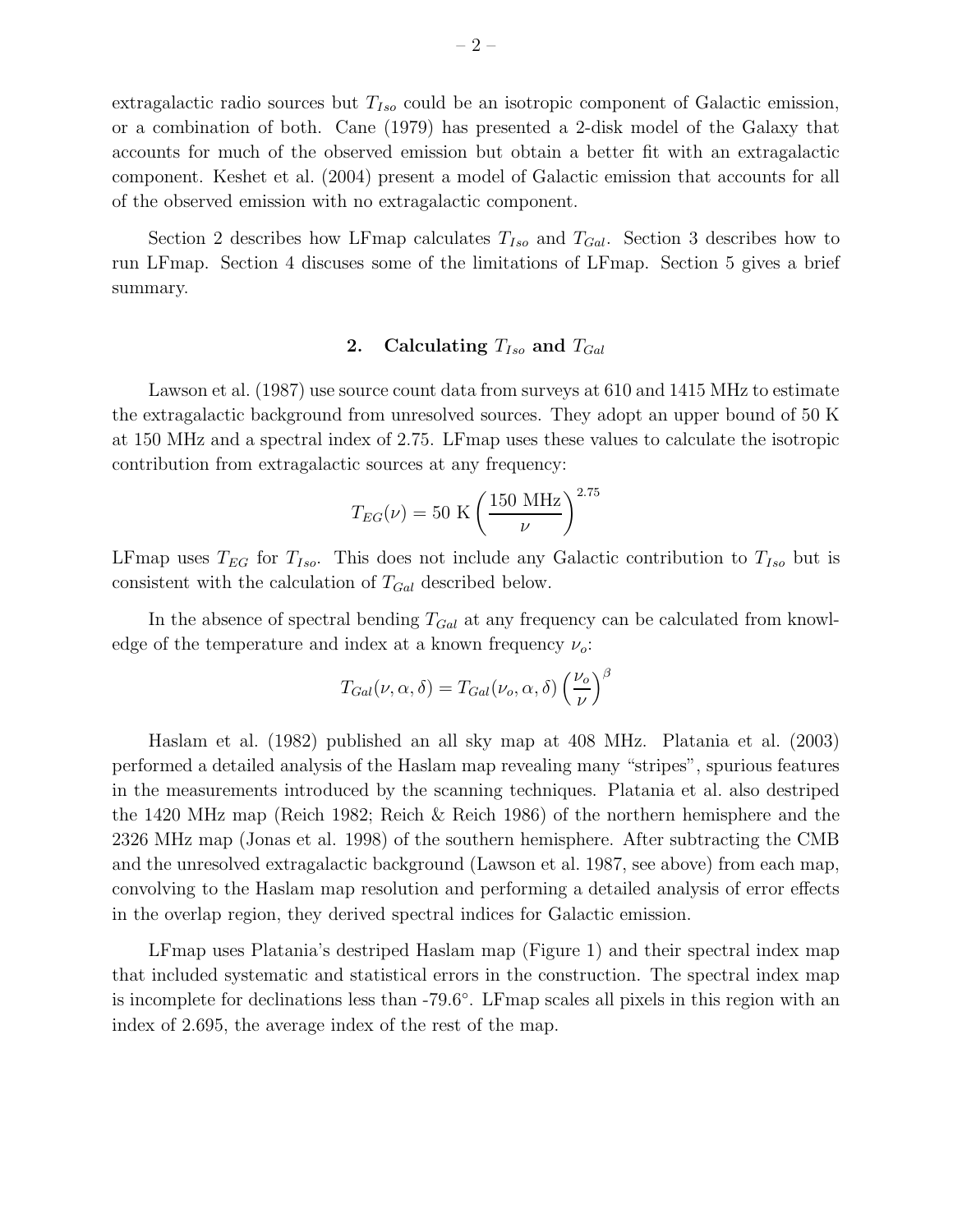## 2.1. Spectral Bending & HII Absorption

If the Galactic emission had a constant spectral index from 20 to 2326 MHz the index map of Platania et al. would be sufficient. However there is a bend in the spectrum with a large change near 200 MHz (e.g. Purton 1966, Bridle 1967, Howell 1970, Lawson et al. 1987) with steeper indices at higher frequencies and shallower at lower, see Figure 2. This is due to the flattening of the Galactic electron spectrum below energies  $\approx 3$  GeV (Boezio et al. 2000).

Spectral bending can be dealt with by scaling the 408 MHz map with the Platania indices to an intermediate frequency near 200 MHz then calculating new indices by using a lower frequency map. The 22 MHz map of the northern sky (Roger et al. 1999) is used for this purpose after precessing to J2000.0 epoch and resampling on the 408 MHz grid. There are some caveats however. The 22 MHz map is incomplete for declinations  $> 75°$  and  $<-27^{\circ}$  as well as regions around strong discrete sources (Cygnus A, Virgo A, and Taurus A). The 22 MHz map also shows strong free-free absorption from ionized Hydrogen (HII) in regions along the Galactic plane. This creates a further complication since HII absorption does not become important until much lower frequencies than the bend in spectrum. HII absorption is discussed extensively in Cane (1977) where, above 20 MHz, HII absorption is most prevalent in an area  $< 10^{\circ}$  in Galactic latitude and  $40 - 60^{\circ}$  in Galactic longitude near the Galactic center. In Cane (1977) absorption begins to be seen around 80 MHz but it is only around 40-50 MHz that absorption becomes appreciable, and quickly becomes strong at lower frequencies. This is consistent with the 45 MHz maps of Alvarez et al. (1997) where the effects of absorption are not apparent.

LFmap deals with spectral bending by scaling the destriped 408 MHz map with the high frequency indices to a user specified intermediate frequency. Where the 22 MHz map overlaps the scaled map, the scaled map is convolved to the 22 MHz resolution and new spectral indices calculated. Indices for incomplete regions around strong discrete sources are set to the average index of the surrounding areas. Indices in the other incomplete regions are set by breaking the complete regions into 3 classes: Galactic center (GC) and Bulge regions, minimum and cool regions, and other Galactic emission regions. The average index in each class is calculated. The incomplete regions are divided into the same classes and assigned the average index for the corresponding class (see Figures 3 and 4).

LFmap handles HII absorption by setting the indices in the region affected by HII absorption to the average index for the GC/Bulge class. The user sets a parameter determining at what frequency HII absorption should be considered. The map is scaled from the spectral bend frequency to the absorption frequency then new spectral indices for the HII region are calculated from the 22 MHz map. The map is then scaled to the final frequency.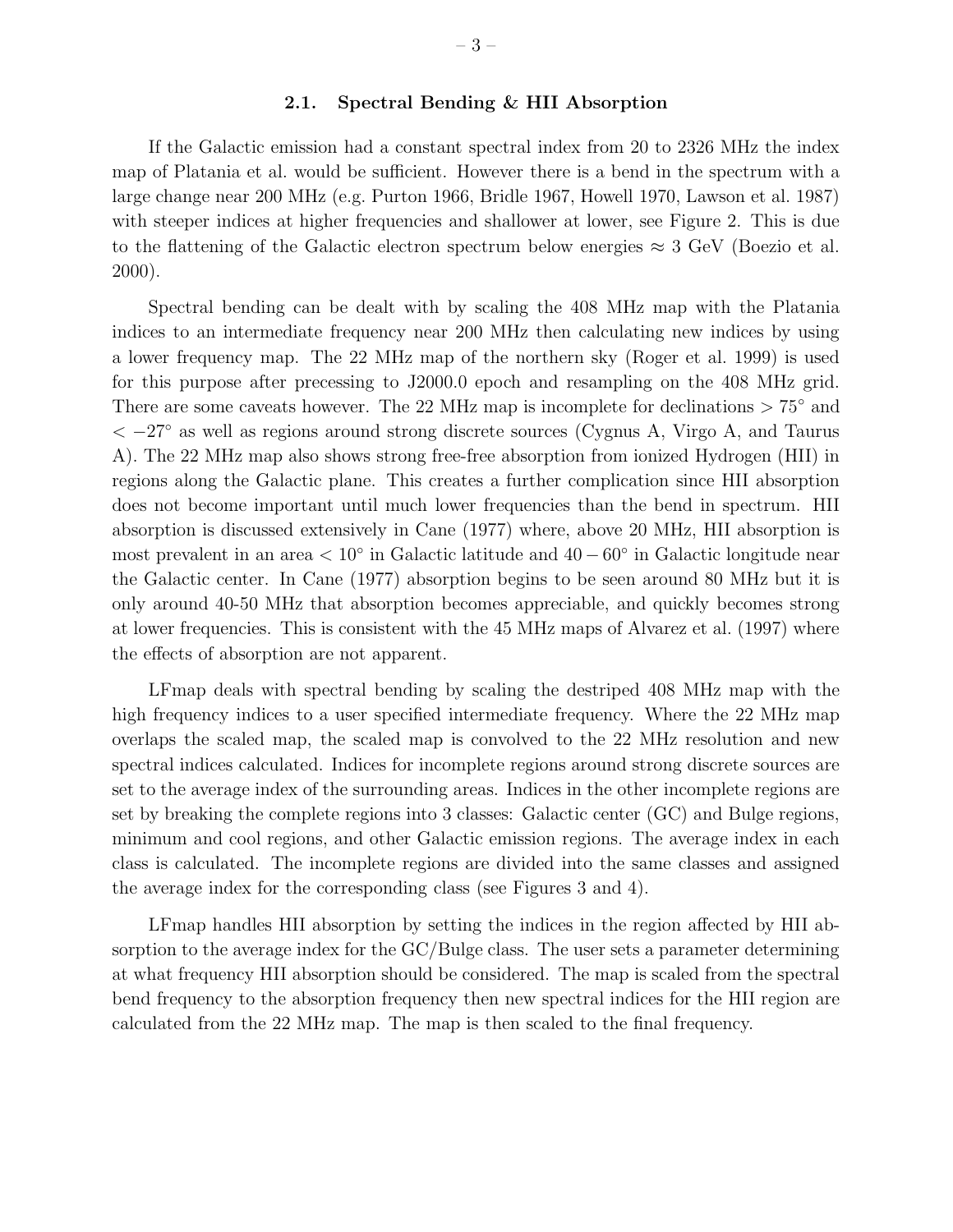#### 2.2. Discrete Sources

The spectral indices and scaling calculations described above generally give unreliable brightness temperatures for discrete sources. The two brightest discrete sources are Cas A and Cyg A. LFmap attempts to correct these sources by replacing their pixels with temperatures corresponding to their measured fluxes at 74 MHz and scaling with an index of 2.77 for Cas A and 2.66 for Cyg A (Whitfield 1957). LFmap makes no attempt to correct other discrete sources.

## 3. Running LFmap

Before running LFmap the user must first set parameters in the "LFmap.config" file. These parameters are:

- FINALFREQ the desired frequency (in MHz) of the final map.
- BENDFREQ the intermediate frequency (MHz) to which the 408 MHz map should be scaled with Platania's indices before calculating new indices with the 22 MHz map.
- ABSFREQ frequency (MHz) below which HII absorption should be taken into account.
- OUTFORM format of the output file. The choices are:
	- 1 ASCII .txt file in equatorial coordinates in a 3 column format giving the RA and DEC (in degrees) of each pixel center and the brightness temperature (in Kelvin).
	- 2 ASCII .txt file in Galactic coordinates in a 3 columns format giving the Galactic longitude and latitude (degrees) of each pixel center and the brightness temperature (Kelvin). Note in these coordinates the data is irregularly gridded.
	- $3$  FITS file in equatorial coordinates and plate carrée projection
	- $4$  FITS file in equatorial coordinates and plate carrée projection but without  $\sim$ CAR' in the CTYPE keywords. This is necessary for some FITS viewers (e.g. AIPS) that do not recognize the plate carrée designation.

If desired the user can scale to the final frequency using just Platania's indices by setting BENDFREQ < FINALFREQ. The user can also leave out the effects of HII absorption by setting ABSFREQ < FINALFREQ.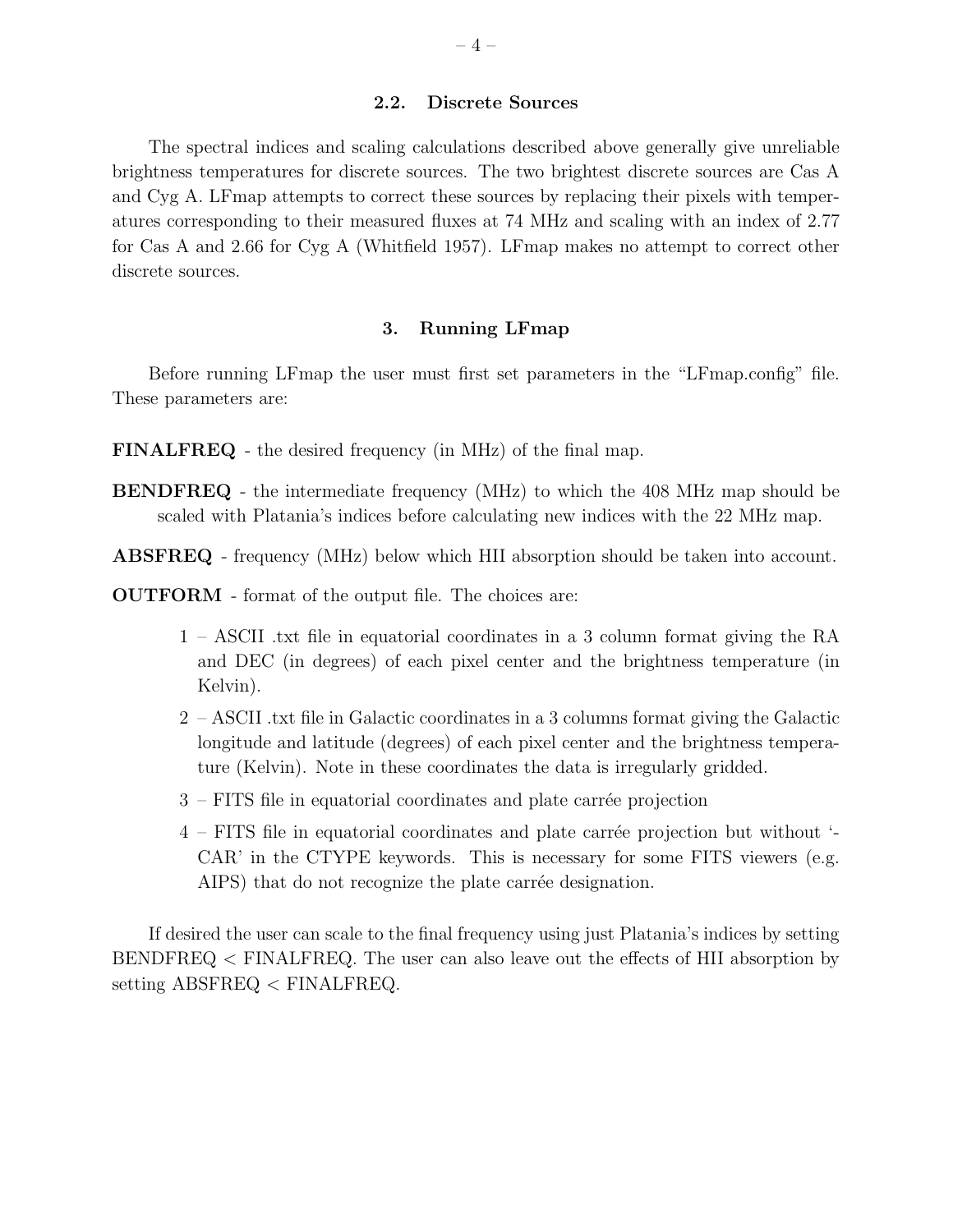#### 4. Discussion

LFmap attempts to construct low frequency sky maps taking into account effects such as spectral bending and HII absorption but the program does have deficiencies. The incompleteness of the 22 MHz map below declinations -27◦ means important HII regions near the Galactic center are unsampled. For locations in New Mexico this region of the sky is limited to elevations less than 30<sup>°</sup>, however this is a bright region of the map and any absorption unaccounted for could have a big effect on calculations of antenna temperature, for example. At the high frequency end of the LWA band where HII absorption is low, effects of unaccounted absorption in this area are probably minimal.

Another deficiency is the treatment of discrete sources. Discrete sources don't necessarily have the same spectral index as Galactic emission and may have low-frequency cut-offs due to absorption. Even the spectra of Cas A and Cyg A, the only discrete sources treated individually in the program, turnover around 30 MHz (Whitfield 1957) and LFmap does not take this into account.

### 5. Summary

LFmap is a C program to produce maps of the sky in the frequency band of the LWA. The program scales the 408 MHz all-sky map of Haslam et al. (1982) to lower frequencies taking into account 3 components to the emission: the CMB, isotropic emission from unresolved extragalactic sources, and anisotropic Galactic emission. The 22 MHz map of Roger et al. (1999) is used to deal with the flattening of the Galactic spectrum below about 200 MHz and the effects of HII absorption regions below about 45 MHz. Corrections are made to the discrete sources Cas A and Cyg A but no corrections are made to other discrete sources. The final map can be output as a plate carrée projection in text or FITS format.

#### 6. Acknowledgments

Many thanks to Tom Landecker for providing copies of the DRAO survey data, to Tracy Clarke for testing FITS files, and to Bill Erickson for scanning pages about HII absorption from Hilary Cane's Ph.D. thesis.

## REFERENCES

Alvarez, H., Aparici, J., May, J., Olmos, F. 1997, A&AS, 124, 315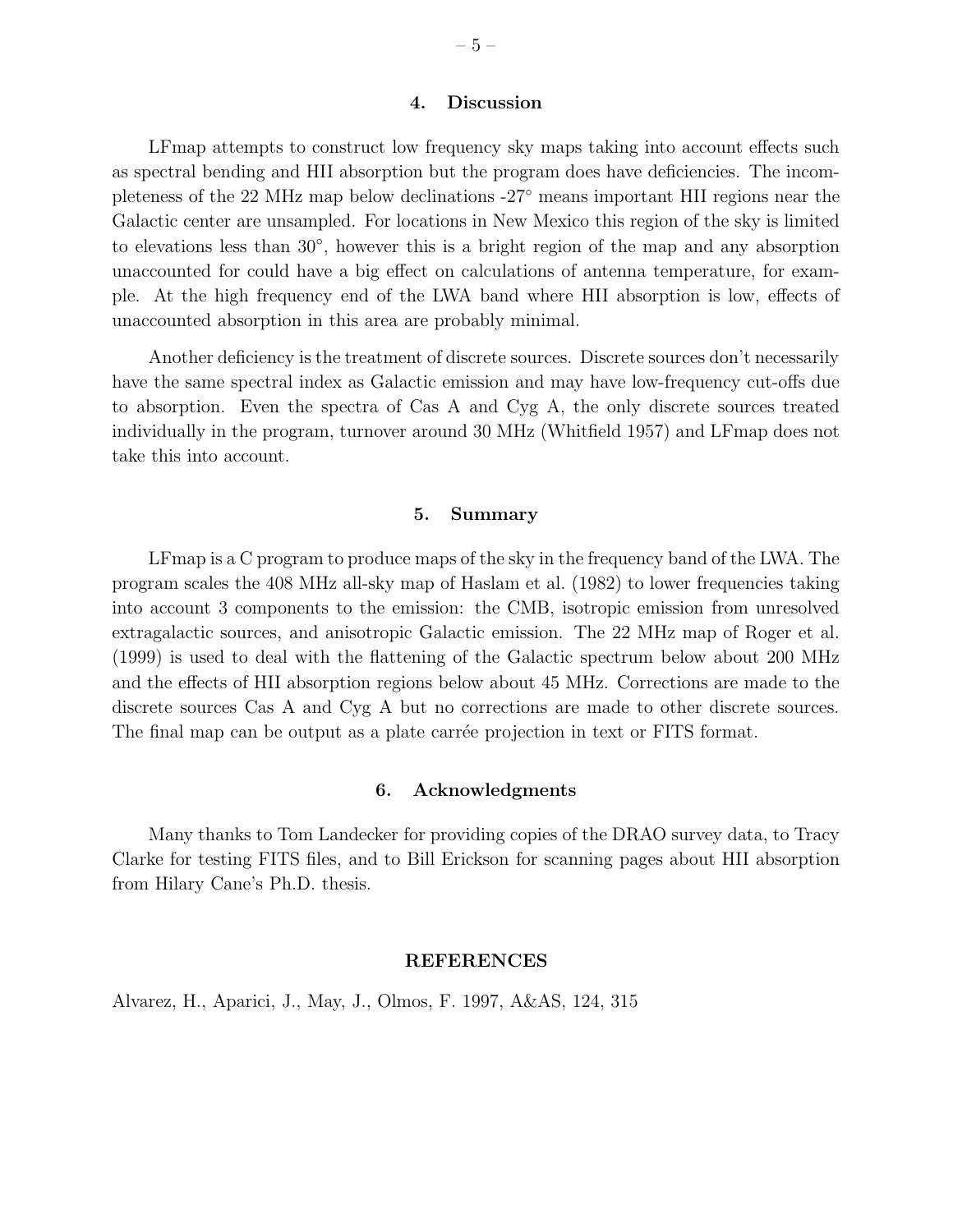- Boezio, M., Carlson, P., Francke, T., Weber, N., Suffert, M., Hof, M., Menn, W., Simon, M., Stephens, S. A., Bellotti, R., Cafagna, F., Castellano, M., Circella, M., De Marzo, C., Finetti, N., Papini, P., Piccardi, S., Spillantini, P., Ricci, M., Casolino, M., De Pascale, M. P., Morselli, A., Picozza, P., Sparvoli, R., Barbiellini, G., Bravar, U., Schiavon, P., Vacchi, A., Zampa, N., Grimani, C., Mitchell, J. W., Ormes, J. F., Streitmatter, R. E., Golden, R. L., Stochaj, S. J. 2000, ApJ, 532, 653
- Bridle, A. H. 1967, MNRAS, 136, 219
- Cane, H. V. 1977, Non-thermal galactic background radiation, Ph.D. Thesis, University of Tasmania. Pages pertaining to HII absorption are available in Memo #77 of the LWA memo series (www.ece.vt.edu/swe/lwa/).
- Cane, H. V. 1979, MNRAS, 189, 465
- Haslam, C. G. T., Salter, C. J., Stoffel, H., Wilson, W. E. 1982, A&AS, 47, 1
- Howell, T. F. 1970, ApJL, 6, 45
- Jonas, J., Baart, E. E., & Nicolson, G. D. 1998, MNRAS, 297, 997
- Keshet, U., Waxman, E., Loeb, A. 2004, ApJ, 617, 281
- Lawson, K. D.; Mayer, C. J.; Osborne, J. L.; Parkinson, M. L. 1987, MNRAS, 225, 307
- Longair, M. S., High energy astrophysics. Vol.2: Stars, the galaxy and the interstellar medium, Cambridge University Press, 1994, 2nd ed.
- Maeda, K., Alvarez, H., Aparici, J., May, J., Reich, P. 1999, A&AS, 140, 145
- Platania, P., Burigana, C., Maino, D., Caserini, E., Bersanelli, M., Cappellini, B., Mennella, A. 2003, A&A, 410, 847
- Purton, C. R. 1966, MNRAS, 133, 463
- Reich, W. 1982, A&AS, 48, 219
- Reich, P. & Reich, W. 1986, A&AS, 63, 205
- Roger, R. S., Costain, C. H., Landecker, T. L., Swerdlyk, C. M. 1999, A&AS, 137, 7
- Whitfield, G. R. 1957, MNRAS, 117, 680

This preprint was prepared with the AAS LAT<sub>EX</sub> macros v5.2.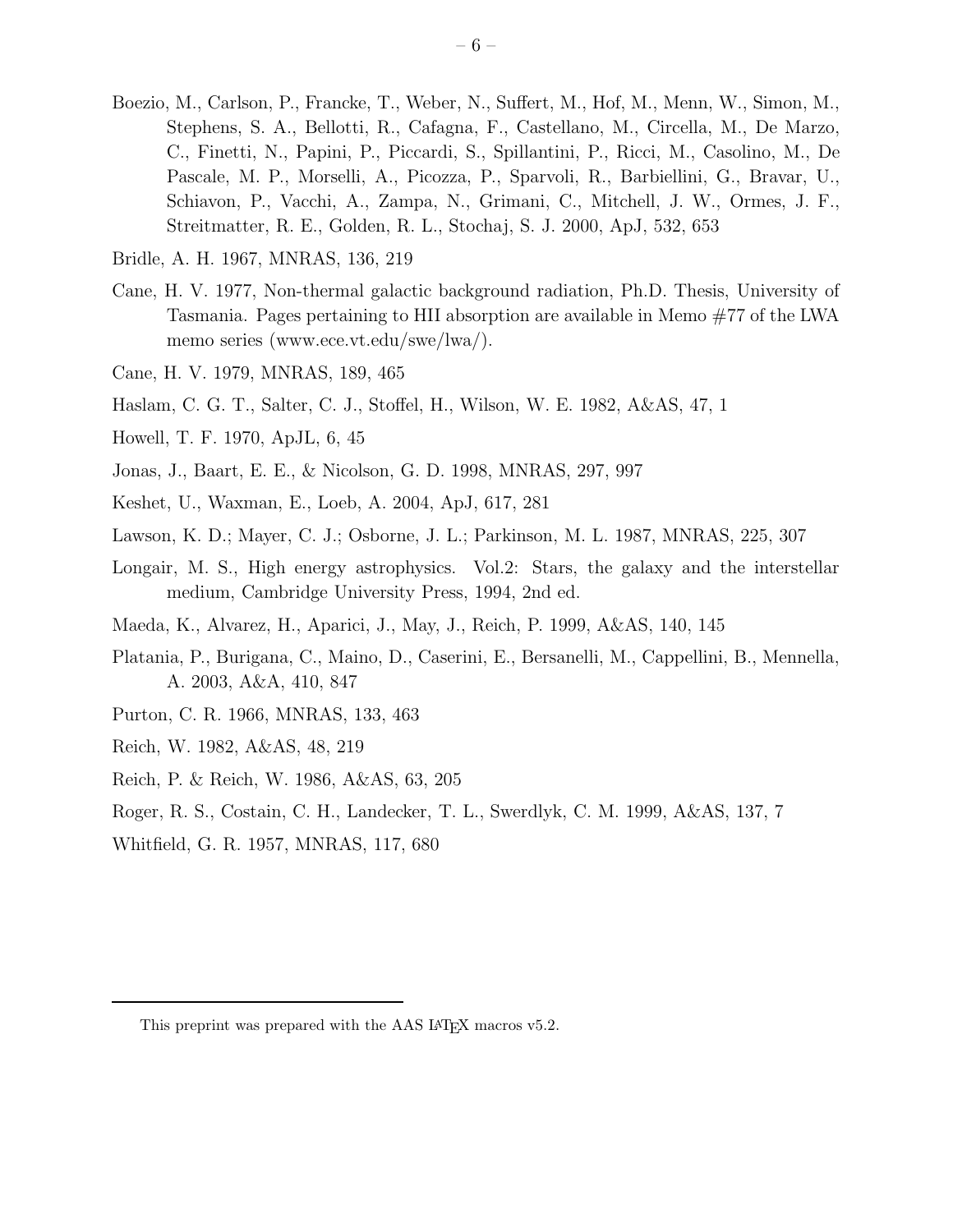

Fig. 1.— The 408 MHz map of Haslam et al. (1982) after destriping (Platania et al. 2003), presented in Galactic coordinates.



Fig. 2.— Spectral bending of Galactic emission near 200 MHz (From Longair (1994)). Region I corresponds to the "spiral arm" and region II to the "interarm" regions of Bridle (1967).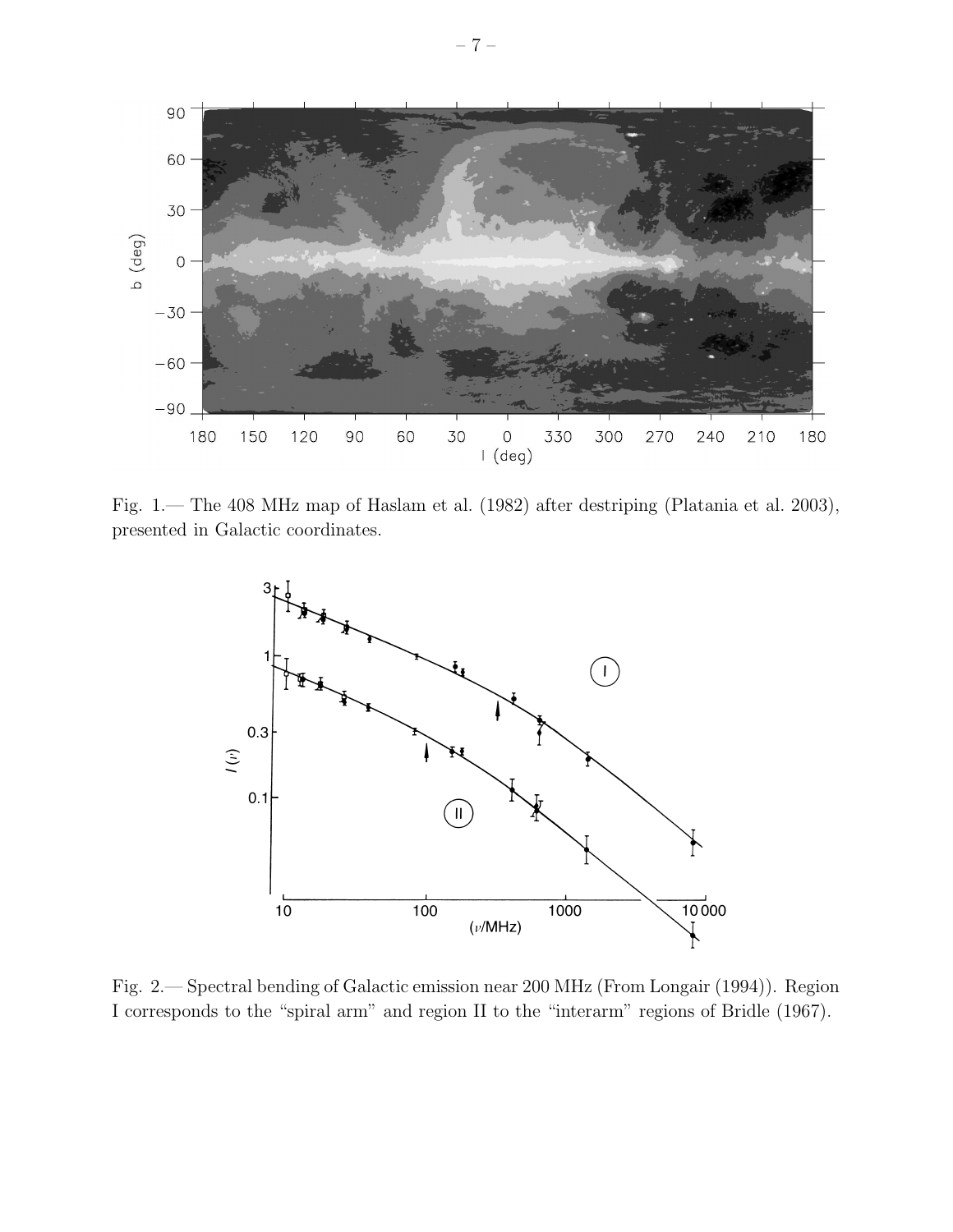

Fig. 3.— The 22 MHz map of Roger et al. (1999) is divided into classes: green  $=$  GC/Bulge,  $red = minimum/cool$  emission, blue  $=$  other Galactic emission. The average index for the complete area of the map in each class is calculated. These indices are used to fill the incomplete regions of the map (see Figure 4). The yellow box shows an area affected by HII absorption and is not included in the GC/Bulge class calculation. Indices for incomplete regions around the strong discrete sources Cyg A, Vir A, and Tau A, are set to the average index of the complete regions inside the orange boxes.